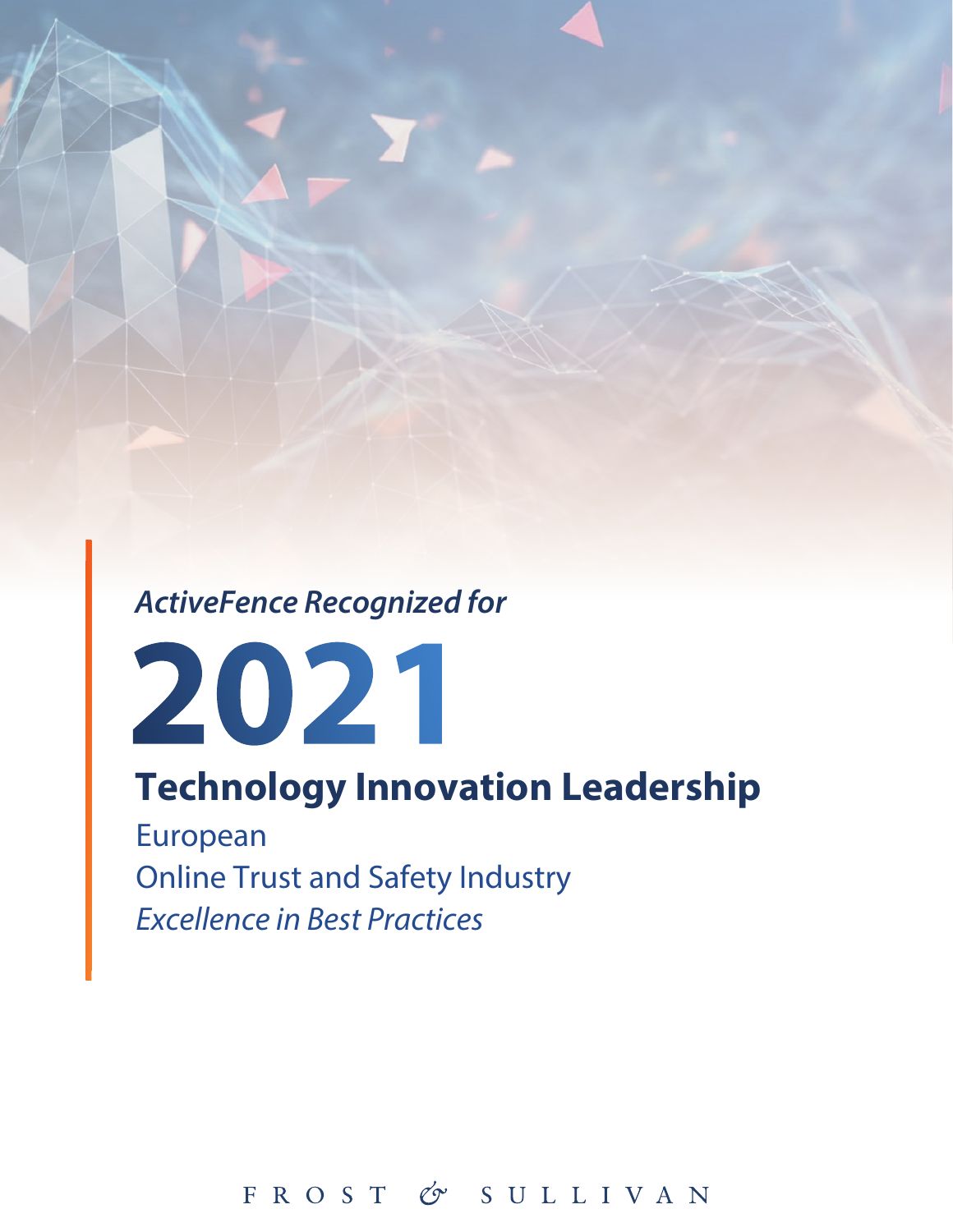# **Best Practices Criteria for World‐Class Performance**

Frost & Sullivan applies a rigorous analytical process to evaluate multiple nominees for each award category before determining the final award recipient. The process involves a detailed evaluation of best practices criteria across two dimensions for each nominated company. ActiveFence excels in many of the criteria in the Online Trust & Safety space.

| <b>AWARD CRITERIA</b>            |                               |
|----------------------------------|-------------------------------|
| Technology Leverage              | <b>Business Impact</b>        |
| <b>Commitment to Innovation</b>  | <b>Financial Performance</b>  |
| <b>Commitment to Creativity</b>  | <b>Customer Acquisition</b>   |
| <b>Stage Gate Efficiency</b>     | <b>Operational Efficiency</b> |
| <b>Commercialization Success</b> | <b>Growth Potential</b>       |
| <b>Application Diversity</b>     | <b>Human Capital</b>          |

#### *The Internet is an Unregulated, Unsafe, and Unhealthy Place*

Throughout the years, as digitalization picked up steam, governments, companies, and the general public have become increasingly reliant on the internet for the most basic activities. The internet today is as essential to the socioeconomic fabric of the world as is electricity. It is intricately intertwined with the social, cultural, and political outlook of society. Platforms, such as social media, content sharing webpages, and news outlets on the internet have a direct and fundamental impact on the evolving ideologies and situations unfolding on the ground across the globe in real time. Criminal and anti‐social elements and groups have established a strong foothold on the internet to execute sophisticated and targeted campaigns that defraud individuals and companies, and can impact political revolutions and elections. The vastness of the internet and its globally distributed nature makes it incredibly difficult for authorities and website content moderation teams to police it. Thus, rampant abuse of the internet for activities such as terrorism, misinformation campaigns, child abuse, and financial fraud has been growing unchecked at an alarming rate with a lack of mechanisms to tackle this growth at scale.

The process of maintaining online integrity has several aspects to it, including but not limited to identifying bad actors, categorizing and taking down problematic content, and blocking known violators from using online platforms. However, there are several challenges in the process of maintaining online integrity: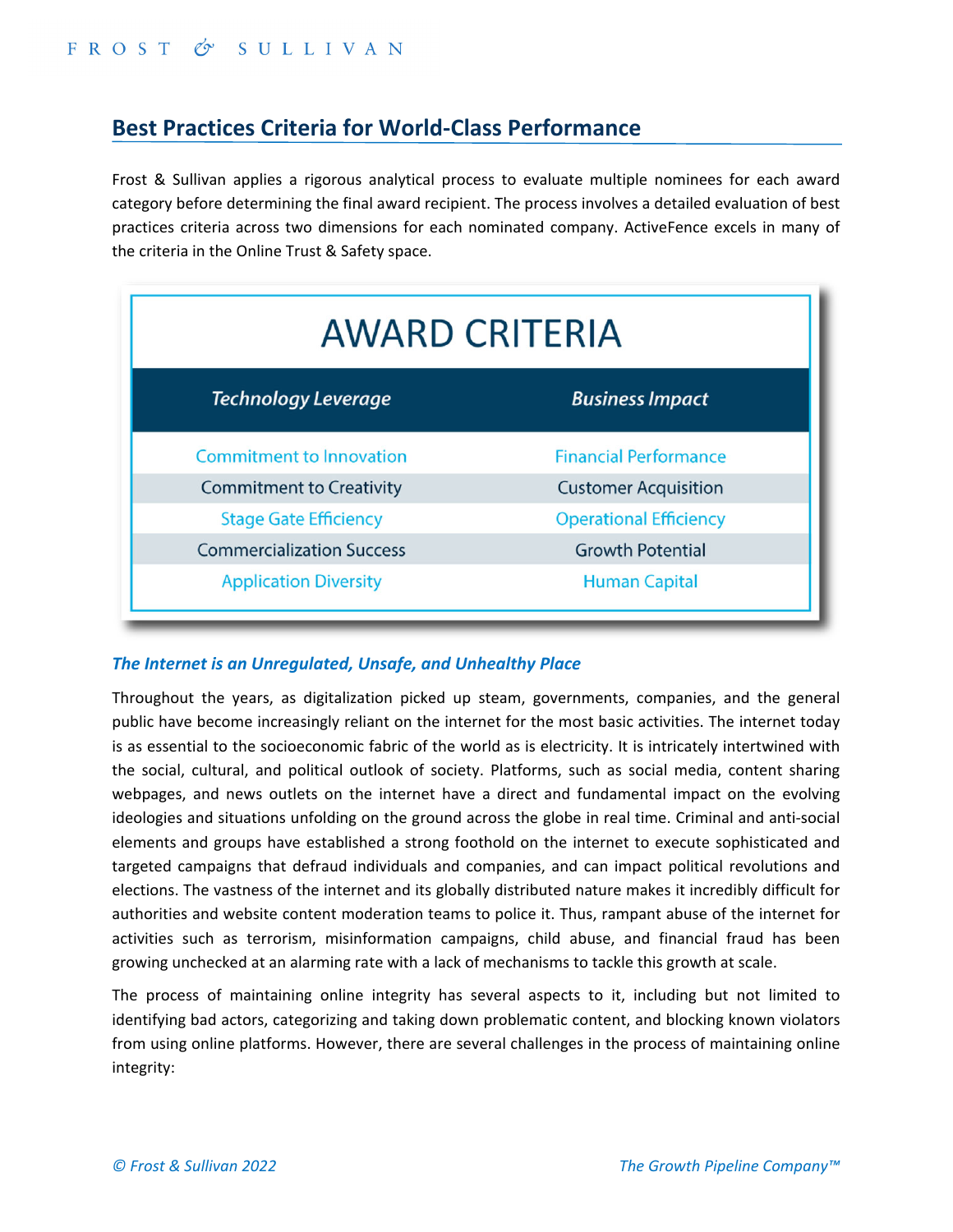**Scale:** The internet is a vast space with petabytes of content being generated by users every minute. A thorough review of content being uploaded on every platform is humanly impossible, leading to the implementation of automated review systems by platforms. Automated classifier systems need to be trained on multiple languages, and when human analysts are employed to review problematic content, they need to be trained to understand the regional and cultural nuances of the content they are dealing with.

**Access & Identification:** While leading social media and content sharing platforms, such as Facebook, Twitter, and YouTube have well‐defined policies to identify malicious content and provide access to third parties to monitor chatter on their platform, they are just the tip of the iceberg when it comes to online threats and abuse. Platforms in the dark/deep web, underground messaging forums, and marketplaces constitute the underbelly of the internet that is incredibly hard to find and access.

**Contextual Nuances:** Recent years have seen heavy usage of internet platforms for the spread of hate speech, disinformation, violence and child abuse material among other online harms. Such content on the internet has played an undeniable and significant role in stoking sectarian violence and has aided political extremism across the globe among other problems. Urgent as it may be, fighting hate speech, disinformation, extremism and other abusive content is difficult as it requires the understanding of ideologies and cultural nuances, which are unique to demographics, geographies, and cultures, and is very tough for an algorithm or an automated classifier system to acquire.

**Privacy & Legal Restrictions:** Content platforms on the internet, by design, have very few entry barriers and fewer mechanisms to verify the identity of a user, thus making anonymity easy. Crime committed on the internet and other malicious activity often falls into a legal grey zone in a number of countries which tips the risk-reward balance in favor of criminals and bad actors. Lastly, even if identified, cases of hate speech, disinformation, extremism and other types of harmful content often fall in odds with free speech, crippling the enforcement mechanism deployed against it.

**Free Speech vs. Content Guidelines:** Policing content on the internet often leads to a debate between free speech and content policies. What is deemed by a platform as malicious or harmful might also be seen as an expression of free speech by a content creator and the larger user base. Platforms walk the fine line between ensuring a good and open user experience and removing harmful or malicious content.

The above list of challenges is not exhaustive when it comes to fighting online crime, but it shows that a lot more work needs to be done to make the internet a safe place and internet giants are clearly falling short of their responsibilities. The biggest victims of an unsafe internet are governments, corporations, and society at large. A successful trust and safety strategy needs to incorporate a highly nuanced understanding of numerous languages, cultural sensitivities, and complex geopolitical realities. Without significant expertise and strong tools that enable analysts to put their expertise to use; platforms will always be playing catch‐up in the race to make the internet a safe place for everyone. There is a clear and urgent need for innovation in this space to fight the vices of the internet.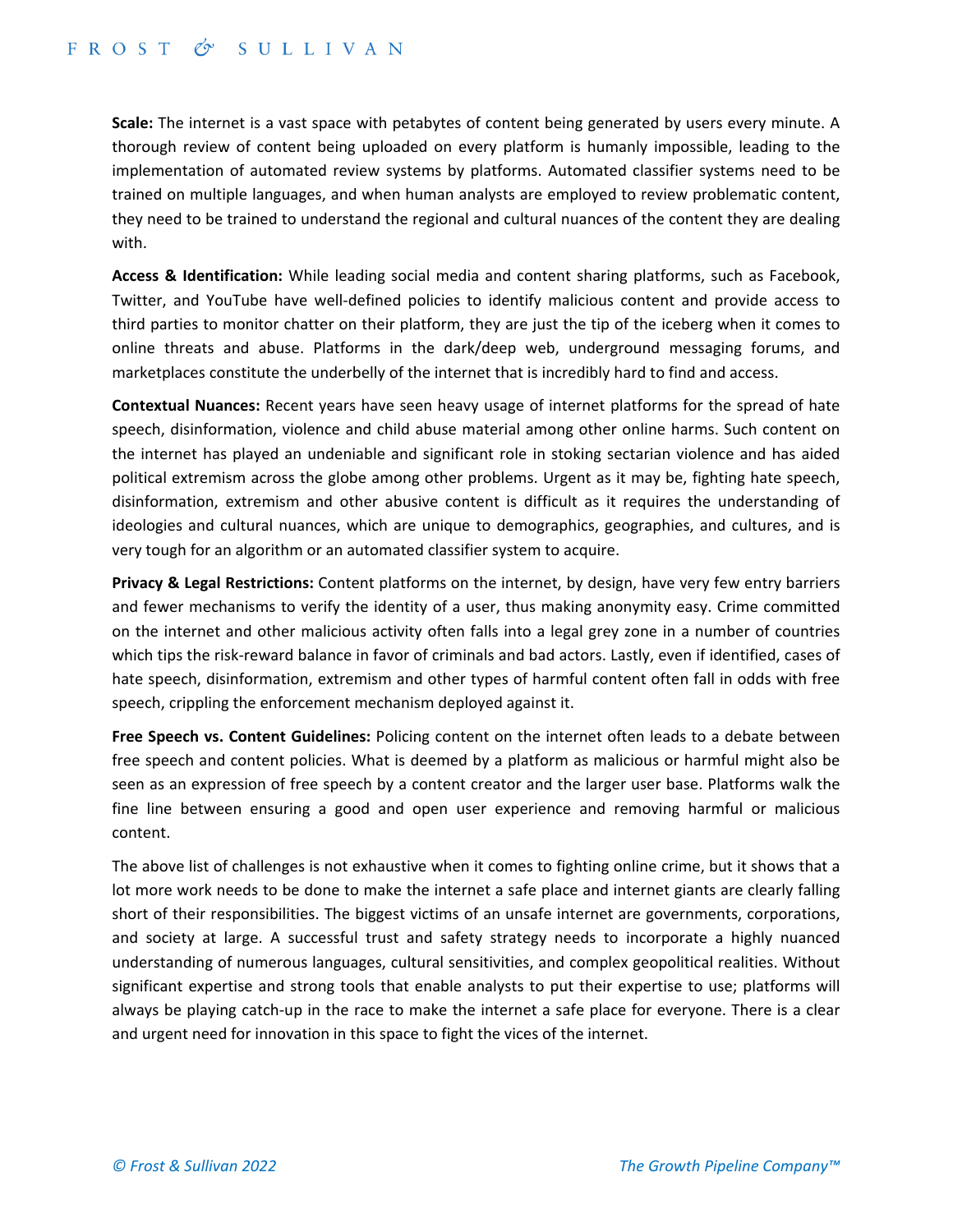#### *Commitment to Innovation and Creativity*

ActiveFence is at the forefront of the battle for online integrity, trust, and safety on the internet. The company is involved in identifying malicious content and threat actors from across the internet, orchestrating the workflow of Trust & Safety teams and plays an active and instrumental role in helping organizations understand and control their exposure to malicious actors and activities. Realizing the inadequacies of current methods of fighting online threats, ActiveFence empowers a proactive approach

*"Faced with a formidable adversary, organizations found ActiveFence to be the most potent weapon in their arsenal that helped them penetrate the illusive world of cybercrime."*

*‐ Hiten Shah, Senior Analyst, TechVision*

to addressing these challenges, and has designed its platform to monitor online chatter and detect threats in their early phases, allowing potential victims to react well in advance and limit the damage.

ActiveFence has been working with a number of reputed organizations from the fields of social media, audio and video streaming, file sharing, and gaming in addition to consumer brands. All of these organizations

face increasingly targeted and sophisticated attacks, perpetuated by attackers that are well-funded and organized with clear objectives and strategies to achieve them. Faced with a formidable and constantly innovating adversary, organizations found ActiveFence to be the most potent weapon in their arsenal that helped them penetrate the illusive world of malicious online activities. ActiveFence's AI‐based solutions help provide visibility into a number of threat categories and identify the activities that need to be monitored or acted against immediately.

ActiveFence differentiated itself from the competition by both providing a complete Trust & Safety management platform and accurate content detection APIs powered by understanding the most hard‐ to-reach platforms that are leveraged by bad actors to plan their campaigns and to connect with other bad actors to undertake coordinated attacks. With AI that supports a robust team of intelligence analysts and domain experts, ActiveFence analyzes sources on the dark web, deep web, and in underground messaging forums to identify malicious activities and actors at the source, before they reach the mainstream internet and damage their targets. The company continuously trains its algorithms to match the policies of its clients, while adapting to ever‐changing regulatory requirements, platform growth challenges, new trends, and evasion techniques of bad actors found across ActiveFence's 10 million sources of chatter, in order to stay ahead of problems before they arise. The ActiveFence platform and threat experts maintain a vigilant watch- in areas such as terrorist activities, child abuse, hate speech, and disinformation, among others‐ providing clients with a curated set of accurate insights. ActiveFence works across numerous languages and formats to connect the dots from various data points across sources to build a comprehensive picture of an evolving threat.

Most large organizations deploy an internal trust and safety team responsible for identifying and taking action against malicious on-platform activities. These teams usually leverage basic algorithm-based classifiers to identify malicious content based on a specific set of keywords or their combinations. Some companies that deal with high volumes of diverse content employ teams of moderators that manually validate and moderate content to determine compliance and flag malicious creators. With these approaches, the nuances and the historical or supporting context tends to get missed as pieces of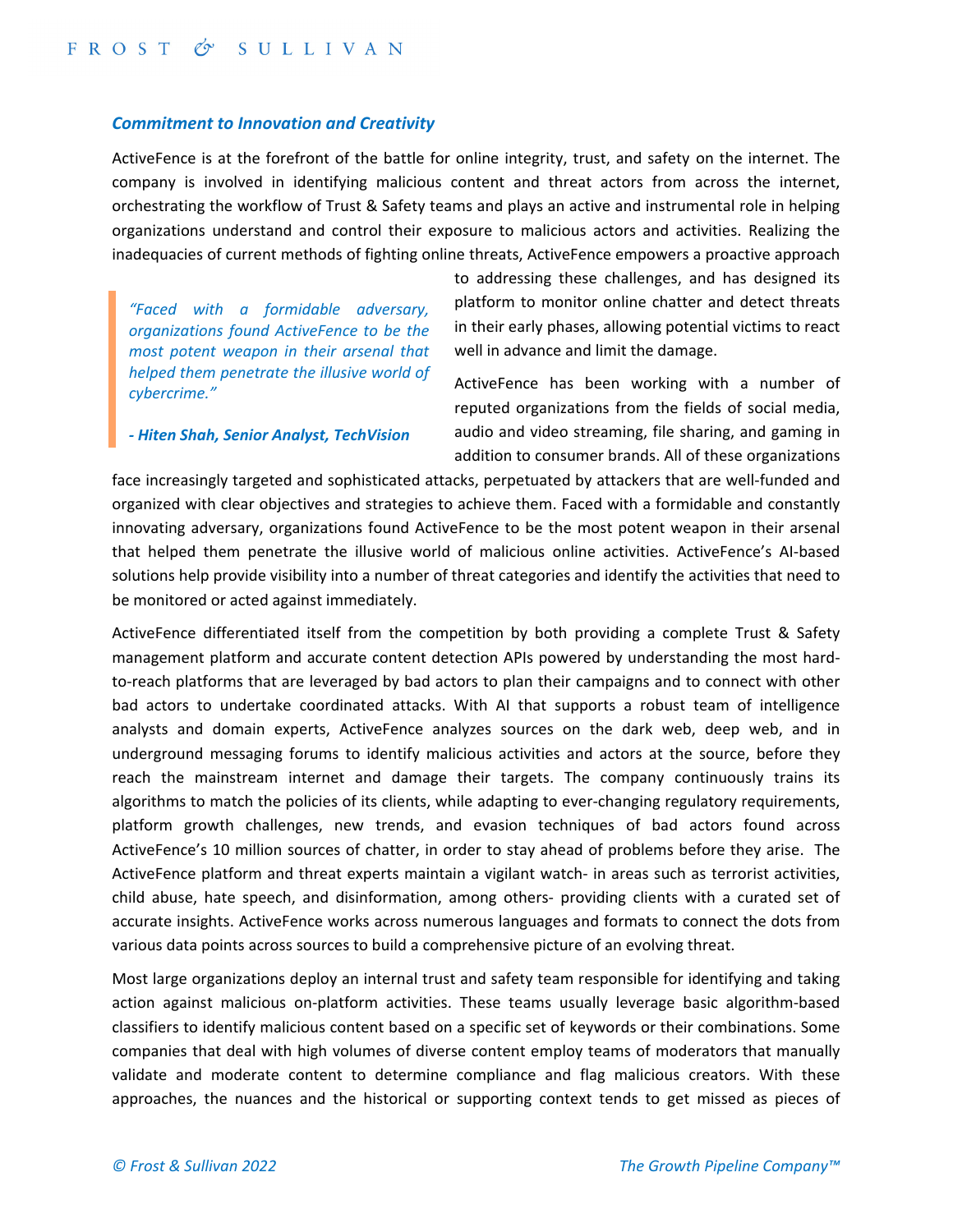content are analyzed in isolation. To create a context‐aware content moderation system, ActiveFence takes a cross‐platform approach, establishing its presence at the source of malicious activities where it analyzes millions of signals, behaviors and trends from across the open, deep, and dark web to establish a comprehensive birds‐eye view. In essence, most large‐scale targeted campaigns related to hate speech, right wing extremism, or election influence are planned on fringe online or dark web forums before they appear on mainstream social media websites or any other surface website. Understanding such grassroot sources allows ActiveFence to track a threat as it evolves and matures to help victim organizations and companies plan and execute their actions at the right time and phase using the most appropriate method to take down not only a piece of content, but possibly the group of individuals responsible for creating and spreading it. To make such a feat possible, ActiveFence has developed an ever-evolving database that captures malicious activities on the internet. The database curated by ActiveFence captures information, such as URLs, keywords, images, behaviors, and more related to underground actors and communities.

Overall, Frost & Sullivan thinks that ActiveFence can provide its clients with an insider look at how harmful content, bad underground actors, and criminals function, along with an ability to pre-empt organized attacks and targeted campaigns. ActiveFence had a game‐changing effect on how organizations deal with online safety. As defensive strategies against online malicious activities show their limitations, ActiveFence is the first step toward a proactive approach that many organizations are now adopting against online abuse.

#### *Application Diversity & Commercialization Success*

ActiveFence has developed one of the most robust and insightful databases of activities and actors in the world of malicious content detection to enable proactive action. However, signal collection is only the first piece of the puzzle. The effectiveness of ActiveFence's platform also stems from its ability to combine advanced AI technology with verifiable human intelligence to deliver insights in real time, in the format of choice to a diverse audience, customized to the policies and growth challenges of technology platforms. The company is involved with some of the largest user‐generated content distributors and social media companies that have unanimously elevated content moderation to one of their top priorities.

Intelligence from ActiveFence can be configured by trust and safety teams as per their specific job roles

*"ActiveFence differentiated itself from the competition by developing a presence on the most hard‐to‐reach platforms that are leveraged by bad actors to plan their campaigns and to connect with other bad actors to undertake coordinated attacks."*

*‐ Hiten Shah, Senior Analyst, TechVision*

and interest areas, after which the platform delivers curated risk and relevance scored feeds to the user with the required context to help ascertain the right counteraction. In addition, ActiveFence also built an API interface that helps clients integrate its feed into their internal review and moderation system. Throughout the years, ActiveFence has built a strong team of experienced individuals from the wider intelligence and technology world that helped them

gain a firsthand view of how cross-border crime and malicious activity functions in the underground internet world. Leveraging their expertise and knowledge, ActiveFence has performed focused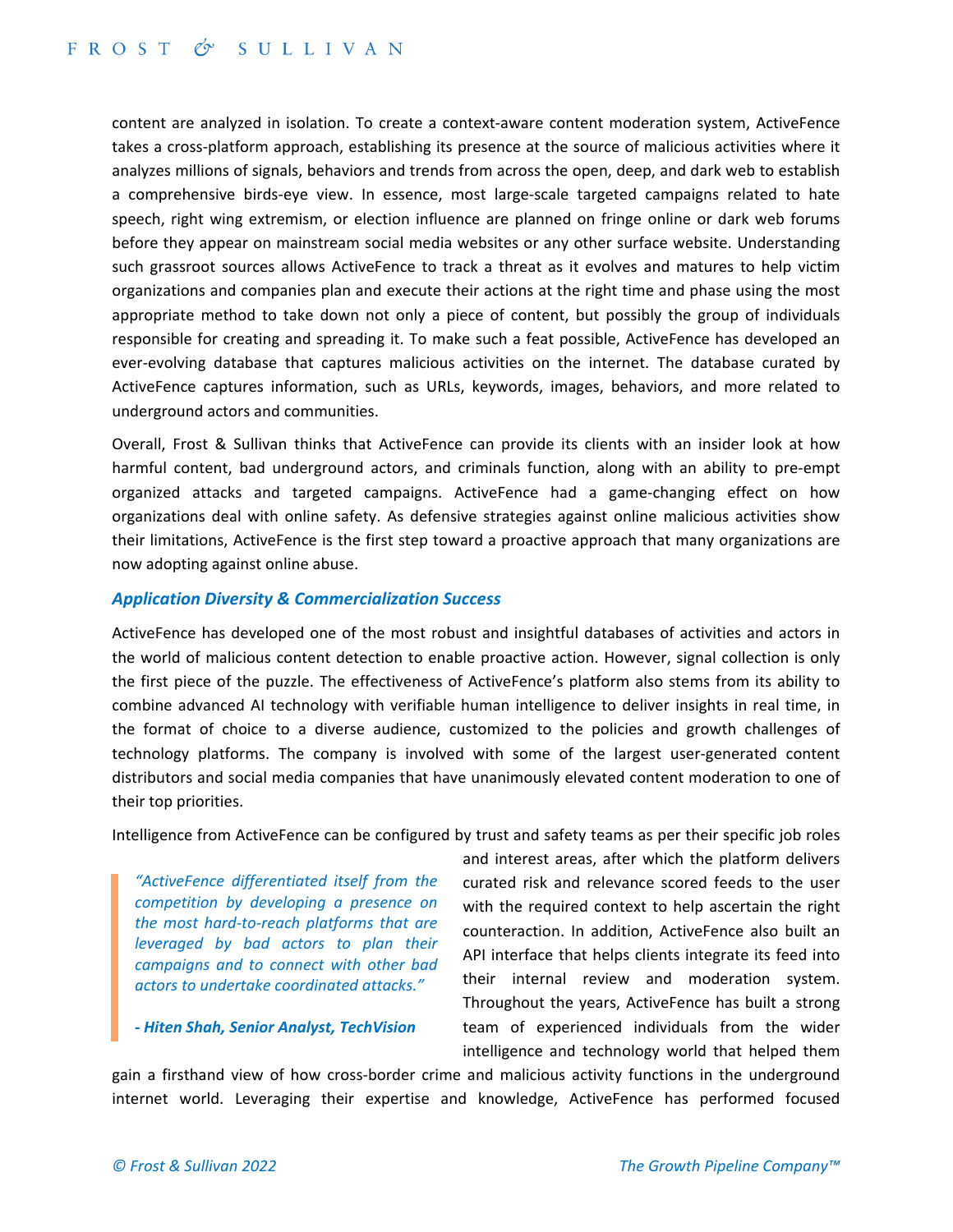investigations and carried out extensive projects to help its clients deal with the spread of malicious activities on their platforms, or in the general internet arena.

ActiveFence has gained the praise of its clients through its noteworthy approach of enabling each of its clients to operate their own tailor‐made solution, which has allowed trust and safety teams to keep up with the complexities and pace of content moderation. ActiveFence has been able to accomplish this by building adaptable algorithms that account for the nuances of the client's platform. These algorithms are enriched further with insights generated by ActiveFence's team of analysts with deep domain expertise. These insights are further enriched by cross-referencing with ActiveFence's proprietary database of open/dark/deep web activities. Collectively, the entire approach comes together to ensure that trust and safety team have the best possible tool at their hand to keep their platform free of harmful content.

In a specific instance, one of the world's largest UGC websites sought help from ActiveFence to deal with the spread of content related to terrorism on its platform. Using its robust database and systems, ActiveFence could identify and monitor the source of terrorist chatter and this information was further leveraged by the UGC platform to take down thousands of malicious content items and the accounts responsible for their spread. Similarly, ActiveFence helped companies in combating disinformation on their platforms or stopping the spread of child sexual abuse materials (CSAM) on their websites.

The robust backend technology stack of ActiveFence's current portfolio can support a wide range of use cases and applications, allowing the company to add multiple features and functionalities to their platform as per client feedback and demand. Frost & Sullivan thinks that ActiveFence has the potential to bring a transformational change in how organizations deal with harmful content, at scale.

#### *Human Capital and Financial Performance*

ActiveFence's work in the areas of terrorism, child abuse, and hate speech brings it close to individual criminals, criminal groups, and even state‐sponsored cyber‐offensive programs. Effectively understanding their strategies and uncovering their identities requires a nuanced understanding of global political and ideological trends, and how underground criminal networks and their finances function. ActiveFence is uniquely positioned to handle the intricacies of harmful content detection with an experienced team of analysts that have served in intelligence, technology or related fields in the past. Noam Schwartz, co‐founder and CEO of ActiveFence, previously served as an intelligence analyst for the Israel Defense Forces, and was a co-founder of TapDog, which was involved in competitive intelligence based on data analytics. The founding team also has Eyal Dykan, who currently serves as the president of ActiveFence who was the head of several intelligence units for the Military Intelligence Directorate of the Israel Defense Forces. The founding team also includes Iftach Orr and Alon Porat, who serve as CTO and CPO, respectively. While Iftach was involved with scaling a number of start-ups on the technical front, Alon was on the product management side for a number of start‐ups prior to ActiveFence.

At present, ActiveFence has a team of about 250 employees in six offices, globally. With a rapidly expanding client base, ActiveFence focused on onboarding a strong team of intelligence and technical experts that allowed the company to expand its expertise across a wide range of abuse areas.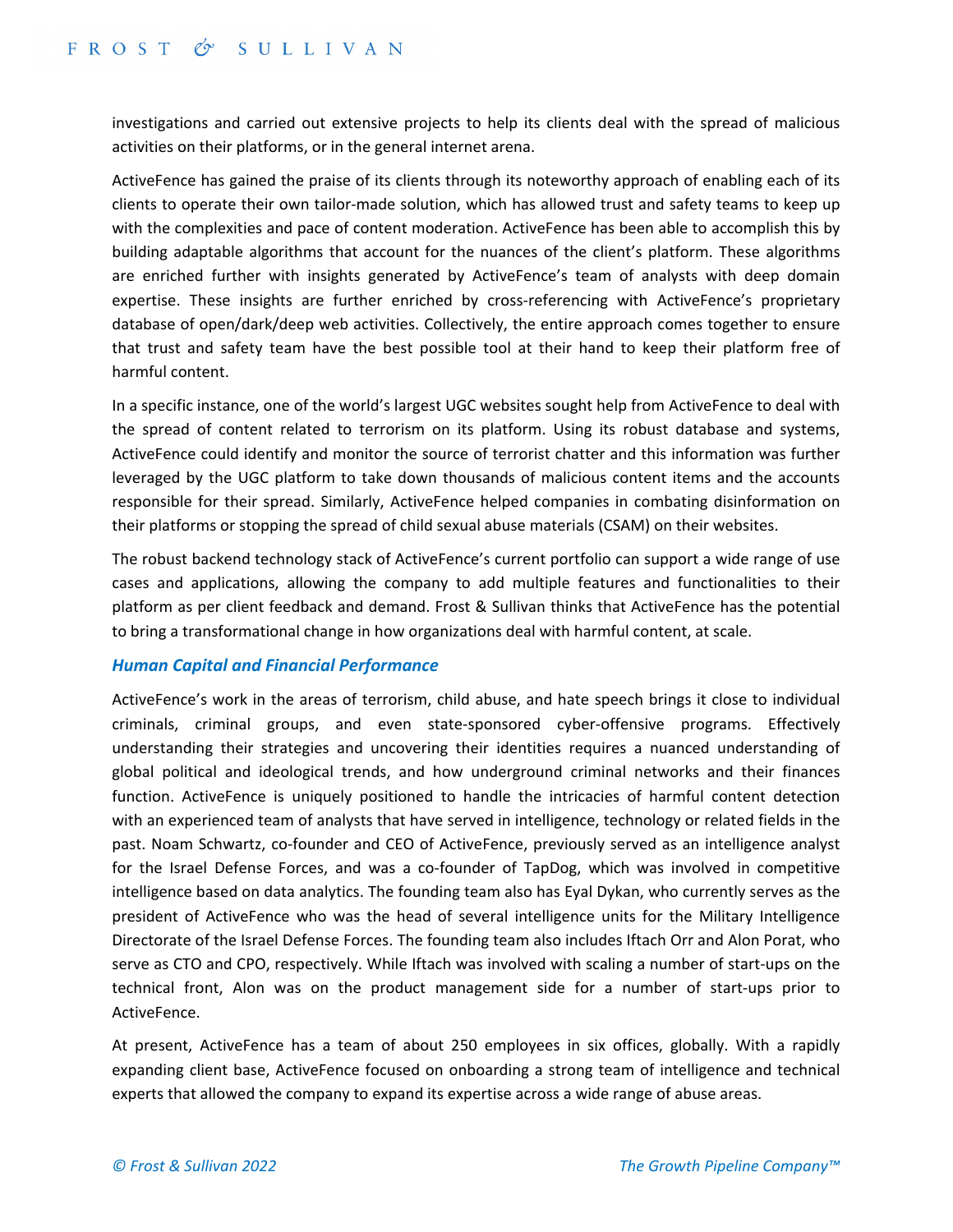The company acquired a total funding of \$100 million from leading investors, including CRV, Highland Europe, Grove Ventures, Norwest Venture Partners, Vintage Investment Partners, and Resolute Ventures, among others.

# **Conclusion**

The internet is a vast, unchartered territory with limited oversight and control, even for social media companies and user-generated content platforms that facilitate the exchange of ideas and connect individuals globally. Increasingly, the spread of malicious content, including terror, hate speech, child abuse, and disinformation on the internet has led to worrying consequences in the real world. Organizations, economies, and countries have been facing real‐world consequences of malicious activities on the internet.

ActiveFence understood the shortcomings of current trust and safety strategies employed by organizations globally, and designed a platform that combats malicious content and activity at its grassroots, enabling organizations to detect, identify, and classify harmful content and individuals at an early stage, and undertake steps to neutralize them before they can reach the surface web and influence mass audiences.

With its strong overall performance, ActiveFence earns Frost & Sullivan's 2021 European Technology Innovation Leadership Award in the online trust and safety industry.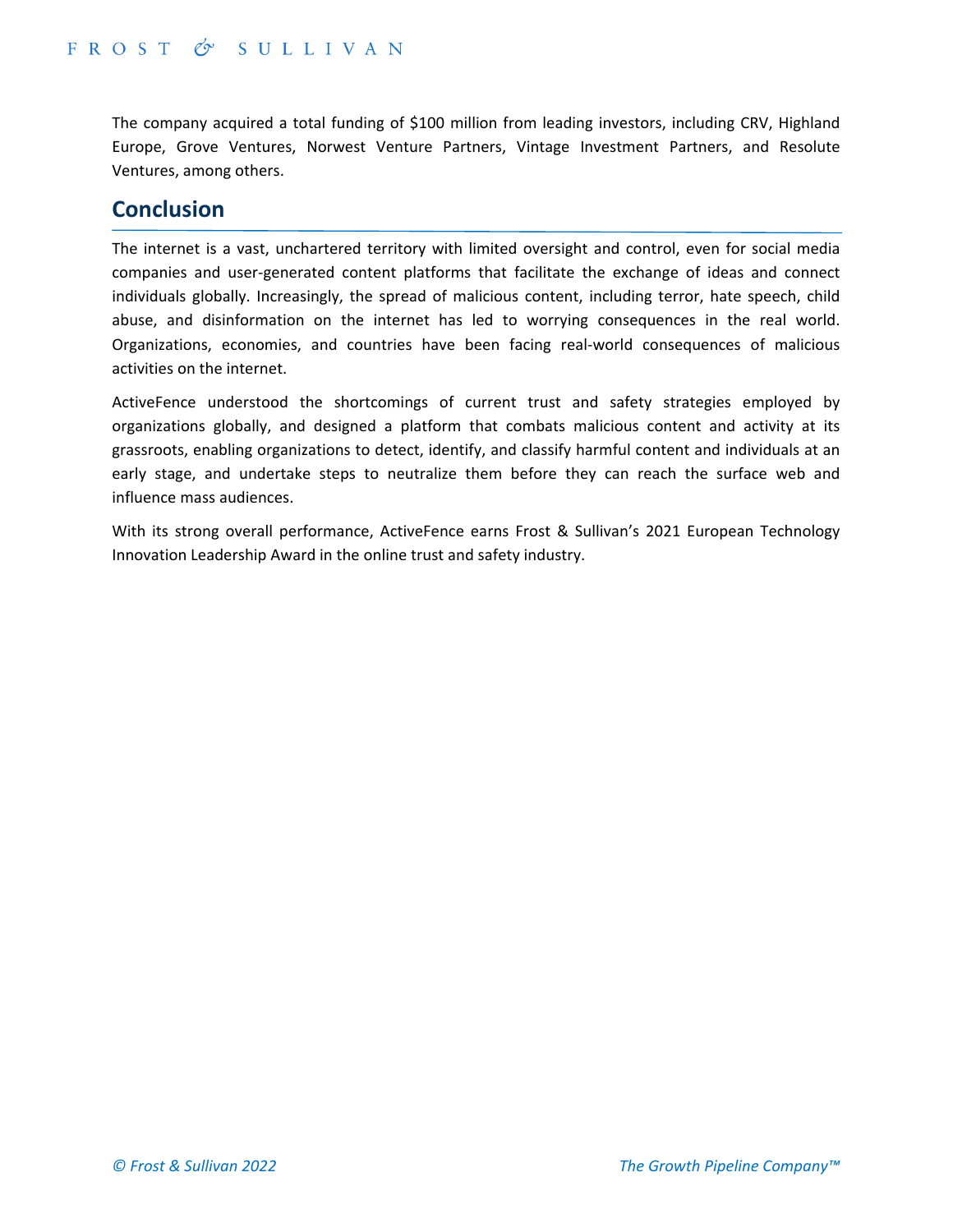# **What You Need to Know about the Technology Innovation Leadership Recognition**

Frost & Sullivan's Technology Innovation Leadership Award recognizes the company that has introduced the best underlying technology for achieving remarkable product and customer success while driving future business value.

# **Best Practices Award Analysis**

For the Technology Innovation Leadership Award, Frost & Sullivan analysts independently evaluated the criteria listed below.

#### *Technology Leverage*

**Commitment to Innovation**: Continuous emerging technology adoption and creation enables new product development and enhances product performance

**Commitment to Creativity**: Company leverages technology advancements to push the limits of form and function in the pursuit of white space innovation

**Stage Gate Efficiency**: Technology adoption enhances the stage gate process for launching new products and solutions

**Commercialization Success**: Company displays a proven track record of taking new technologies to market with a high success rate

**Application Diversity**: Company develops and/or integrates technology that serves multiple applications and multiple environments

## *Business Impact*

**Financial Performance**: Strong overall financial performance is achieved in terms of revenues, revenue growth, operating margin, and other key financial metrics

**Customer Acquisition**: Customer‐facing processes support efficient and consistent new customer acquisition while enhancing customer retention

**Operational Efficiency**: Company staff performs assigned tasks productively, quickly, and to a high‐quality standard

**Growth Potential**: Growth is fostered by a strong customer focus that strengthens the brand and reinforces customer loyalty

**Human Capital**: Commitment to quality and to customers characterize the company culture, which in turn enhances employee morale and retention